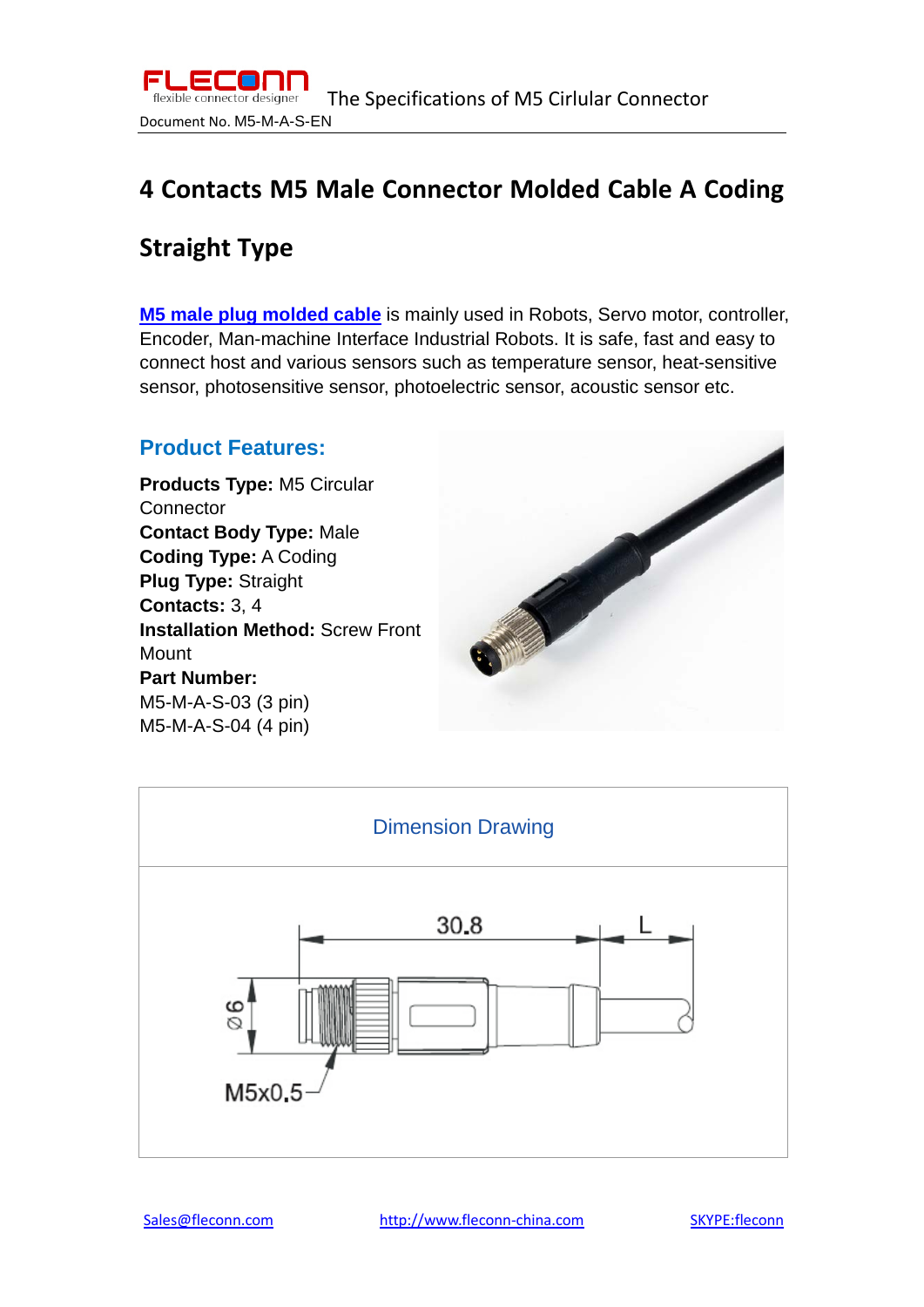

The Specifications of M5 Cirlular Connector

### Document No. M5-M-A-S-EN



| <b>Material and specifications</b> |                                                |  |
|------------------------------------|------------------------------------------------|--|
| Coupling                           | <b>Threaded coupling</b>                       |  |
| <b>Shell material</b>              | <b>Brass nickle plated</b>                     |  |
| Insert material                    | PA66+30 %GF                                    |  |
| Contact material                   | Copper (silver / gold plated)                  |  |
| Termination                        | Soldering                                      |  |
| <b>Mating cycle</b>                | 500                                            |  |
| Temperature<br>Range               | $-25^{\circ}\text{C} \sim +85^{\circ}\text{C}$ |  |
| Cable diameter                     | $\leq \varphi$ 3.3mm                           |  |

| Specification        |     |   |  |
|----------------------|-----|---|--|
| Number of Contacts   | 3   | 4 |  |
| <b>Rated Voltage</b> | 60V |   |  |